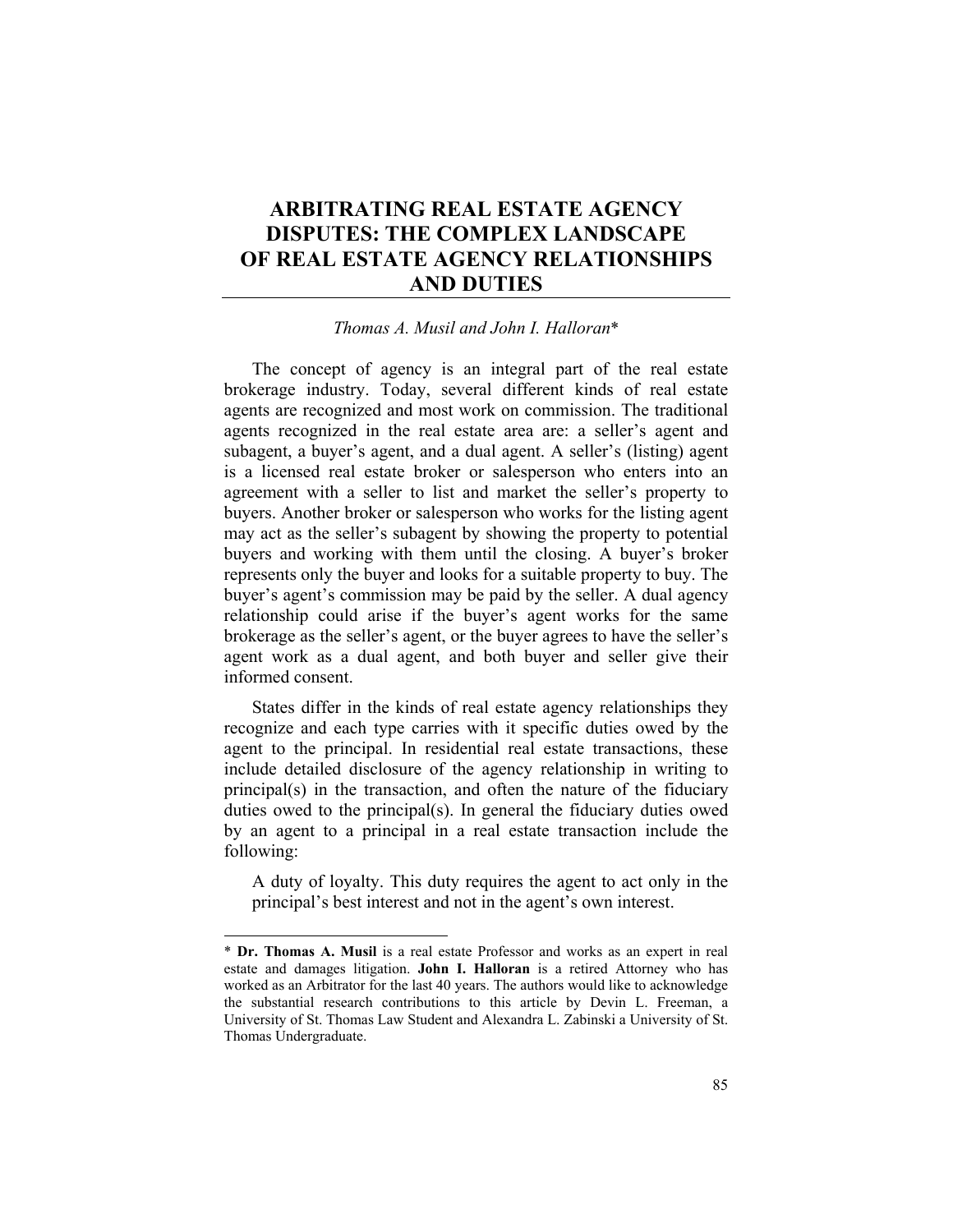A duty of obedience. This duty requires the agent to carry out all of the principal's lawful instructions.

A duty of confidentiality. This duty requires the agent to keep the principal's confidences unless required by law to disclose specific information (such as disclosure of material facts to buyers).

A duty of reasonable care. This duty requires the agent to use reasonable care in performing the duties of an agent.

A duty of disclosure. This means that the agent will disclose to the principal all material facts of which the agent has or acquires knowledge that might reasonably affect the principal's use and enjoyment of the property.

A duty to provide an accounting. An agent has the duty to account to the principal for all client money and property received by the agent during his or her representation.

Real estate agency relationships are governed by both common law and statutory agency law. The Restatement 3d of Agency defines the term "agency" as "the *fiduciary relationship* that arises when one person (a principal) manifests assent to another person (an agent) that the agent shall act on the principal's behalf and subject to the principal's control and the agent manifests assent or otherwise consents so to act."<sup>1</sup> (Emphasis added.) Under common law, the creation of an agency relationship need not be in writing. An agency relationship could be created orally or by conduct.<sup>2</sup> Thus, the issue of whether an agency relationship exists under common law that require a person to carry out the fiduciary duties of an agent is a question of whether there are facts showing that the principal sought an agency arrangement and that the alleged agent has consented to it.

Disputes between real estate agents and their principals often arise over the quality of the agent's performance of his or her fiduciary duties, or the amount of commissions allegedly due, or the refusal to

<sup>&</sup>lt;sup>1</sup> Agency has also been defined in Black's law Dictionary as follows, as a fiduciary relationship created by an express or implied contract or by law, in which one party (an agent) acts on behalf of another party, (the principal). The fiduciary duties of an agency relationship generally require that an agent act with good faith, trust, candor and provide a high standard of care regarding the interests of the principal.

<sup>2</sup> *PMH Properties v. Nichols*, 263 N.W.2d 799 (Minn. 1978), citing *Watson v. McCabe,* 527 F.2d 286 (6 Cir. 1975) and other cases.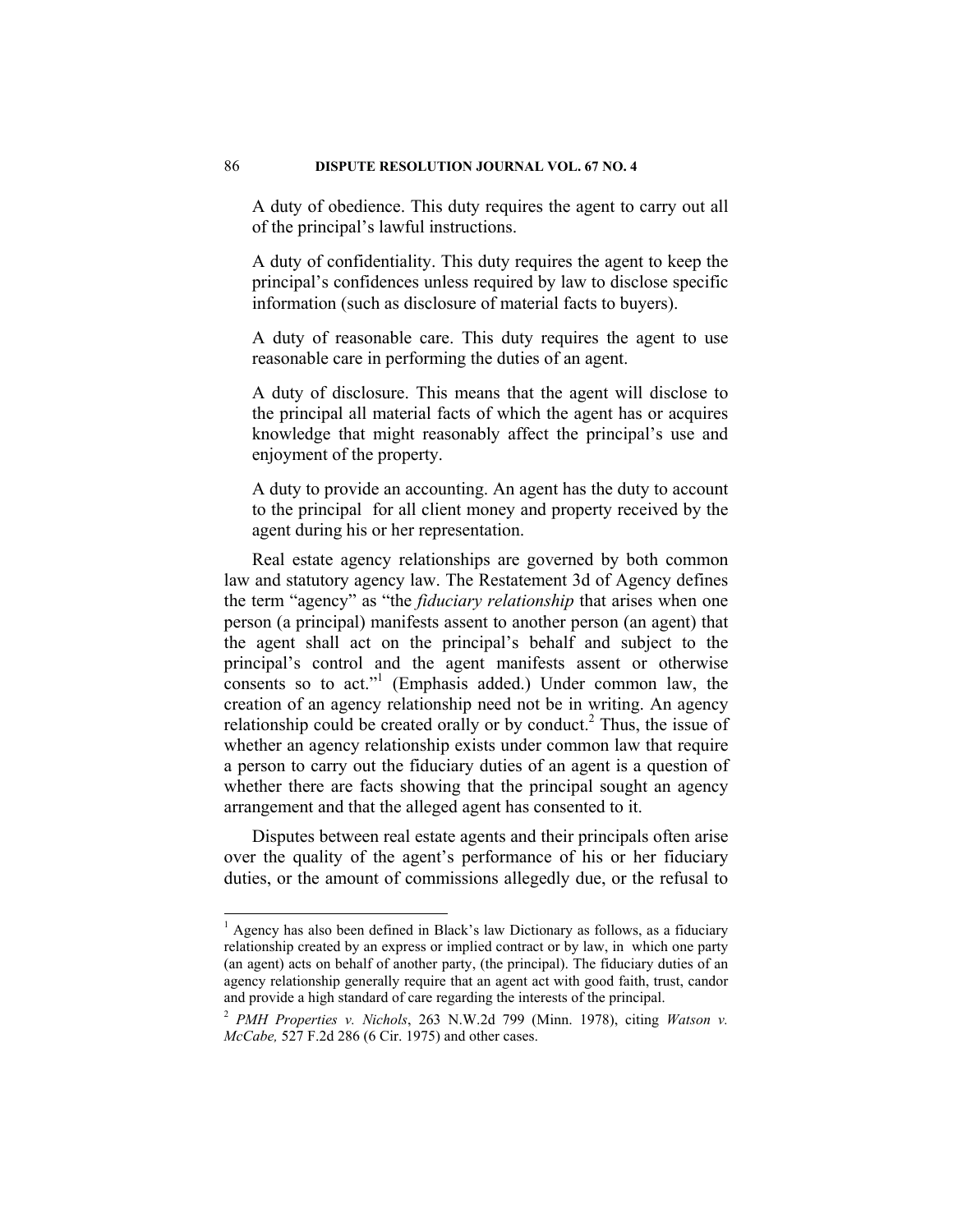pay commissions. Examples of disputes involving the alleged breach of the agent's fiduciary duties could involve the claim that:

- the agent failed to disclose an inspection report and recommend further inquiry or action to the principal.
- the agent failed to make adequate disclosure of an existing or proposed negative conditions about the property that were not disclosed to a buyer. and
	-
- the agent failed to disclose to the principal the likelihood of a unit of government acquiring the property. $3$

These disputes could be arbitrated only if the agreement between the principal and agent (e.g., an exclusive or multiple listing or purchase agreement) contains an arbitration clause. Some state realtor associations publish a standard purchase agreement that includes an arbitration option. Currently, there are no state statutes requiring arbitration of these disputes.

In order to hear and decide these cases, arbitrators must have a solid understanding of the various agent-principal relationships, and the duties and obligations of agents, most of which have evolved during the last 25 years.

## **Impetus for Real Estate Agency Statutes**

Several lawsuits were filed in the early to mid-1980s alleging that the listing brokers working under an exclusive listing agreement with the seller violated the common law by acting as undisclosed dual agents.<sup>4</sup> In one case, the court emphatically ruled that a dual agency is not *per se* against public policy and, therefore, is not impermissible as a matter of law.<sup>5</sup> The court went on to find sufficient facts showing that the conduct of the broker (the seller's agent) with a potential buyer created an agency relationship that required him to disclose to this buyer his relationship as a partner in, and agent of, a competing buyer.<sup>6</sup>

 $3$  Executive Dev., Inc. v. Smith, 557 So. 2d 1231.

<sup>&</sup>lt;sup>4</sup> Cogan v. Kidder, Mathews & Sanger, 600 P.2d 655 (Wash. Ct. App.1980 ). <sup>5</sup> *PMH Properties*, *supra* n. 2.

 $6$  Nichols, a real estate broker for Twin Town Realty and a partner in Benson-Mecay along with the president of TTR, entered into a listing agreement with the owner of several apartment buildings. He knew of a potential buyer, PMH Properties, and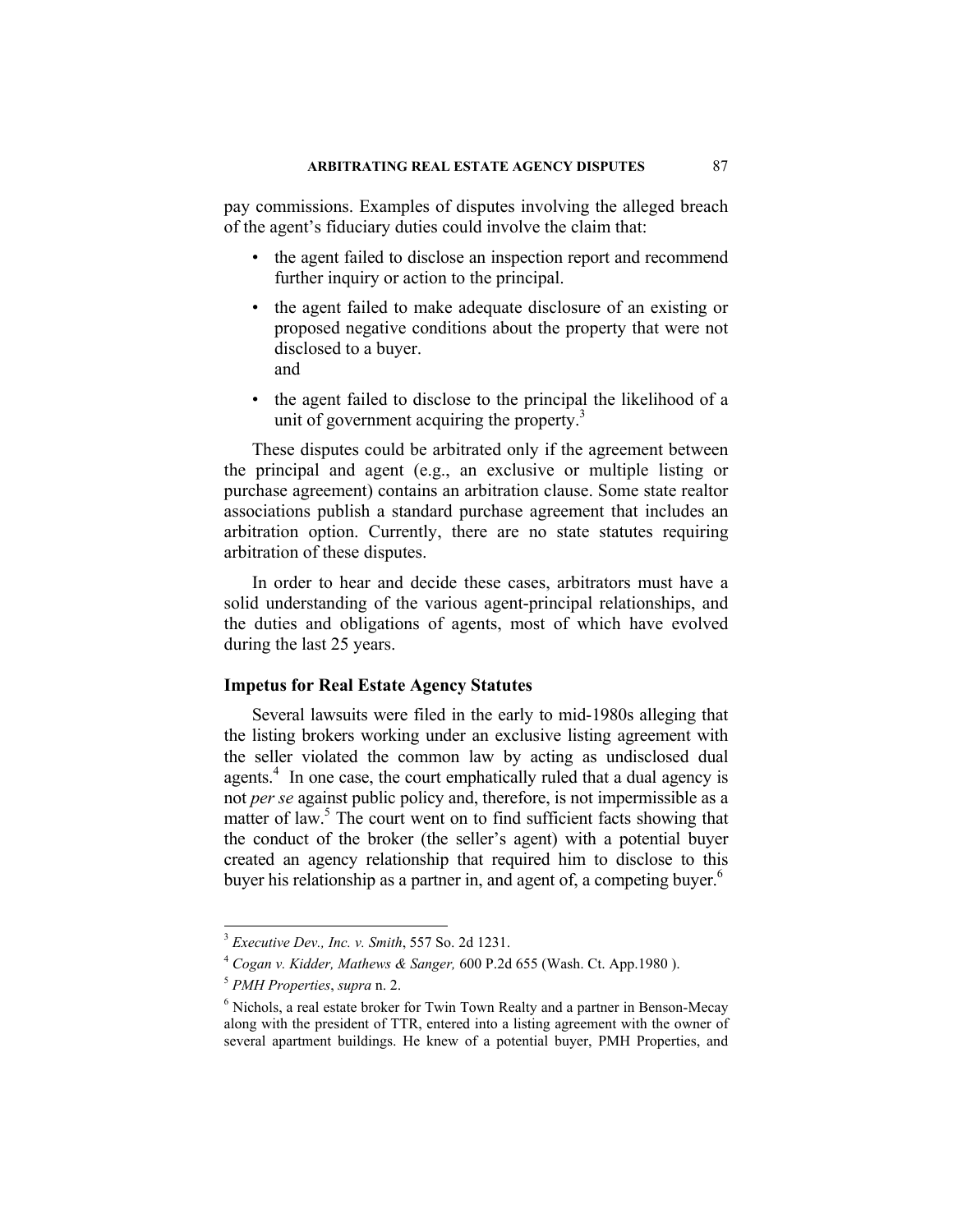The consequences of an undisclosed dual agency relationship are draconian. The agent is denied its brokerage commission and the aggrieved principal may rescind the contract without proving any damages.<sup>7</sup>

The confusion in the real estate industry concerning agency duties and dual agency relationships led the Federal Trade Commission (FTC) to conduct a national study of brokerage practices in transactions involving residential property. The researchers focused on six cities: Los Angeles, Seattle, Boston, Minneapolis-St. Paul, and Jacksonville, Florida. The report was published in 1983. It found a lack of clarity in the listing broker's role, lackluster competition in commission rates, overpricing of properties, under-representation of buyers, and insufficient legal remedies for agent misconduct. However, its main finding was that 75% of buyers who were not represented by their own agent generally erroneously believed that the seller's listing agent represented their interests in the transaction.<sup>8</sup> This was a major misunderstanding, as the report observed that "brokers are clearly not, in the eyes of buyers and by their own

showed the property to its partners. A PMH partner orally offered Nichols the opportunity to manage the buildings after its purchase. Nichols disclosed this offer to the seller. While PMH was trying to put together the funds, Nichols notified a PMH partner that another buyer was interested, but he did not disclose that it was Benson-Mecay. Benson-Mecay was aware of the PMH offer and made a slightly sweeter offer, which the seller accepted. After the sale, PMH sued Nichols, Twin Town Realty and Benson-Mecay. The issue before the court was whether Nichols owed a fiduciary duty to PMH, which he then breached by competing with PMH. The court found "ample evidence" in the record from which the jury could have concluded that Nichols agreed to manage and resell the apartments for PMH, thereby becoming it agent, making him a dual agent. This meant that Nichols owed a duty of full disclosure to PMH.

<sup>7</sup> *Id*. (quoting *Anderson v. Anderson,* 197 N.W.2d 720, 724 (Minn. 1972) as follows: "[T]he principal or employer ignorant of the double agency may at his election not only rescind the contract but also defeat the agent's right to receive or retain any compensation for his services.… These consequences follow even though the principal ignorant of the duplicitous agency cannot prove actual injury to himself or that the agent committed an intentional fraud. Nothing will defeat the principal's right or remedy except his own prior consent or ratification after full disclosure of all the facts.").

<sup>&</sup>lt;sup>8</sup> 3. Federal Trade Commission. The Residential Real Estate Brokerage Industry. Washington, D.C.: U.S. Government Printing Office (1983). And Federal Trade Commission. The Residential Real Estate Brokerage Industry. Washington, D.C.:. U.S. Government Printing Office. (1987). *The* study also found lackluster competition in commission rates, overpricing of properties, under-representation of buyers, and insufficient legal remedies for agent misconduct.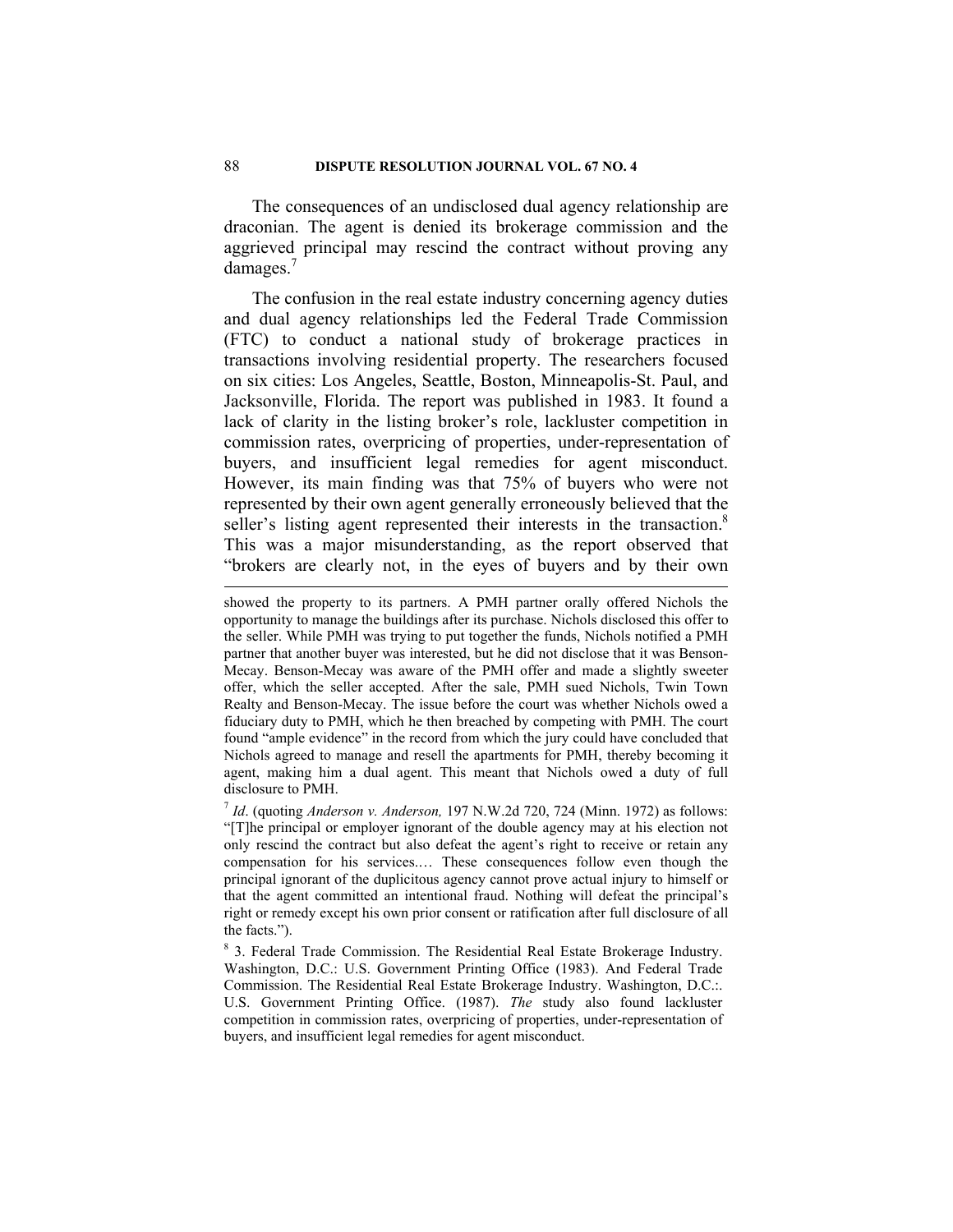statements, acting as exclusive representatives of the sellers. As the industry literature and industry leaders indicate, the role and agency status of the broker dealing with the buyer are clouded by uncertainty and confusion."

The mistaken belief of buyers that seller listing agents act as buyer agents could lead buyers to reveal sensitive information to agents of sellers that would put buyers at a substantial economic disadvantage in the negotiations. The reason is that agents of sellers have a fiduciary duty to reveal all such information to the seller. For example, if a buyer confided in the seller's agent that she desperately wants to buy the property and the seller learns of this, the seller could refuse to negotiate a lower the price.

In the early 1990s, two lawsuits filed in Minnesota brought further attention to disclosure problems raised by dual agency relationships. The issue in both cases was whether dual agent Edina Realty adequately disclosed to the sellers that it also represented the buvers in the transaction.<sup>9</sup> While the courts found that broker's disclosures to the sellers met the statutory disclosure requirements for agents, they also concluded that the common law requirements for undivided loyalty and full disclosure applied but the broker failed to meet them. As a result, the broker was responsible for damages. The two cases eventually settled. These cases stand for the important proposition that common law obligations not in conflict with the statutory requirements for real estate agents continue to apply in Minnesota and may apply as well in other states. Some states may preclude this result. For example, Article 15 of Illinois' Real Estate license Act, which is scheduled to sunset at the end of 2019, states: "This Article 15 applies to the exclusion of the common law concepts of principal and agent and to the fiduciary duties, which have been applied to real estate brokers, salespersons, and real estate brokerage services<sup>"10</sup>

The FTC report and increased litigation involving real estate brokers led the National Association of Realtors (NAR) and the state chapters to lobby state legislatures to preempt the common law of agency by specifying in state statutes governing real estate broker

<sup>&</sup>lt;sup>9</sup> Dismuke v. Edina Realty 1993 WL 32771 (Minn. Dist. Ct. 1993), and Bokusky v Edina Realty, 1993 WL 515827 (D. Minn. 1993).

 $10$  225 IL Compiled Stat. § 454, Art. 15(Agency Relationships).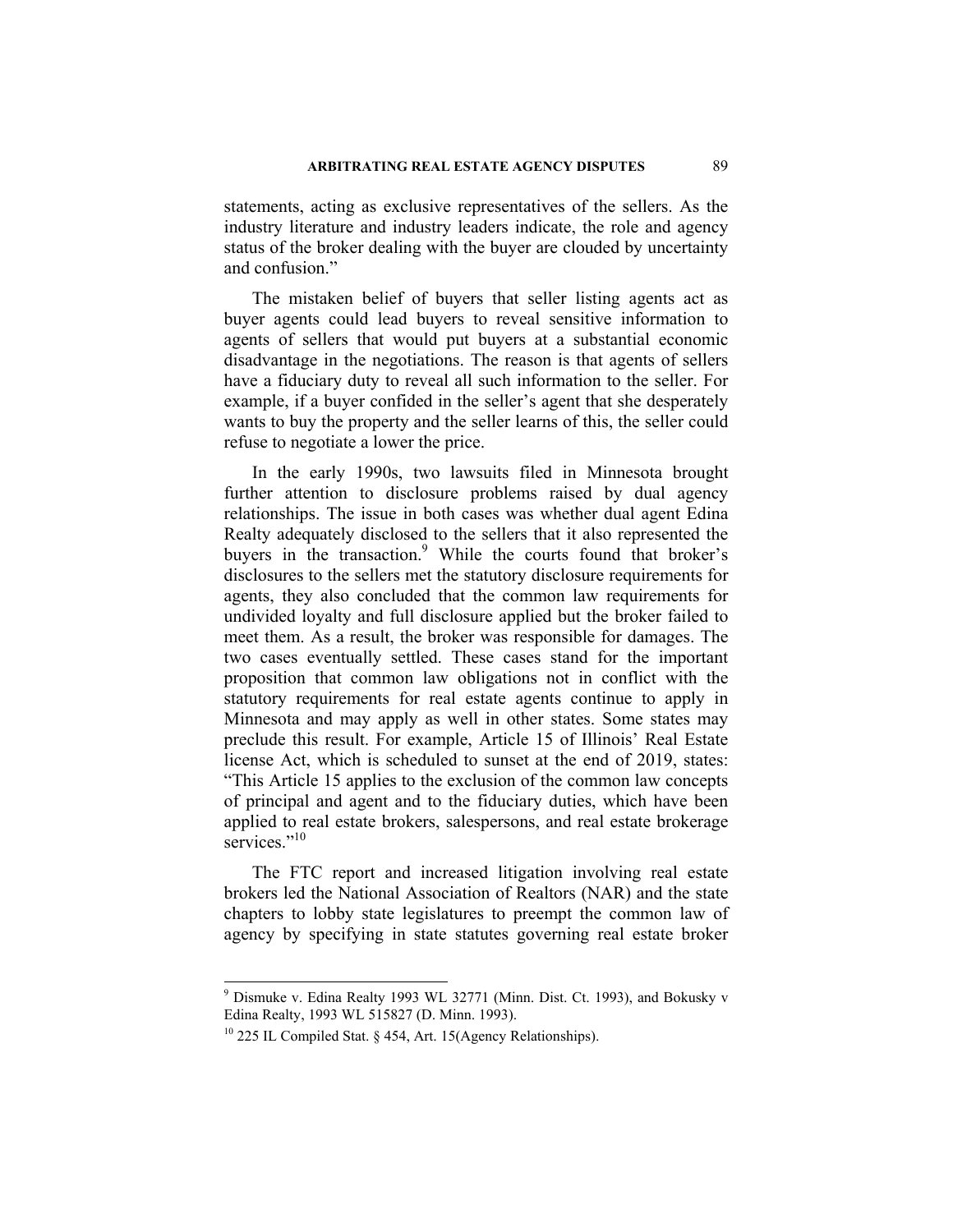relationships the duties and disclosure requirements of agents.<sup>11</sup> The states complied for the most part. Although there was no uniformity in the statutes, many of which are licensing statutes, the enactments fell into four different types of regimes. At least one of them recognized a new form of agent relationship (the "designated agent") and one recognized a non-agency broker relationship (that of the facilitator) who assists the parties without representing either of them in the transaction.

# **Four Statutory Real Estate Broker Regimes**

 $\overline{\phantom{a}}$ 

The four regimes are: (1) quasi-traditional agency regime with the option for buyer representation and disclosed dual-agency representation, (2) the "designated agency" regime, which also recognizes the preceding agency relationships, (3) the client-customer model, which distinguishes between "clients" (i.e., actual or potential buyers or sellers who are parties to an agency agreement) and "customer" (i.e., actual or potential buyers or sellers who are not parties to an agency agreement), and (4) the non-agent facilitator regime, which also recognizes the quasi-traditional agency representations, buyer representation, the disclosed dual agency representation and, in some states, the designated agency representation.

It should be borne in mind that even within states that employ the same regime, the definitions of the different agency relationships, and the duties that go along with them, differ. For example, some states expressly require a written agreement in order to have a dual agency relationship and some do not. $12$ 

<sup>&</sup>lt;sup>11</sup> See C.S. Moore, "Is the Real Estate Liability Crisis Over?," 142 Real Est. L.J. 38 (2009); C. Curran & J. Schrag, "Does it Matter Whom an Agent Serves: Evidence for Recent Changes in Agency Law," 43(1) J. Land & Econ. (2000). *Wyatt J., Beware of the Simple Real Estate Transaction, The Advocate, 48 (2), 2003). Lefcoe, George. Property Condition Disclosure Forms: How the Real Estate Industry Eased the Transition from Caveat Emptor to Seller Tell All. 39 American Bar Association, Real Property, Probate and Trust Journal, 193 (2004); Brown. R.B., Grohman, J.M. and M.R. Valcarcel, Real Estate Brokerage: Recent Changes in Relationships and a Proposed Cure, Creighton Law Review 29 (25) (1995). Olazabal, A.M. Redefining Realtor Relationships and Responsibilities: The Failure of State Regulatory Responses, Harvard Journal of Legislation 40 (65) (2003).*

<sup>&</sup>lt;sup>12</sup> New Hampshire's statute requires written consent to a dual agency. N.H.R.S.A.  $\S$ 331-A:25(d)(I), whereas Minnesota's statute does not specify that informed consent be in writing.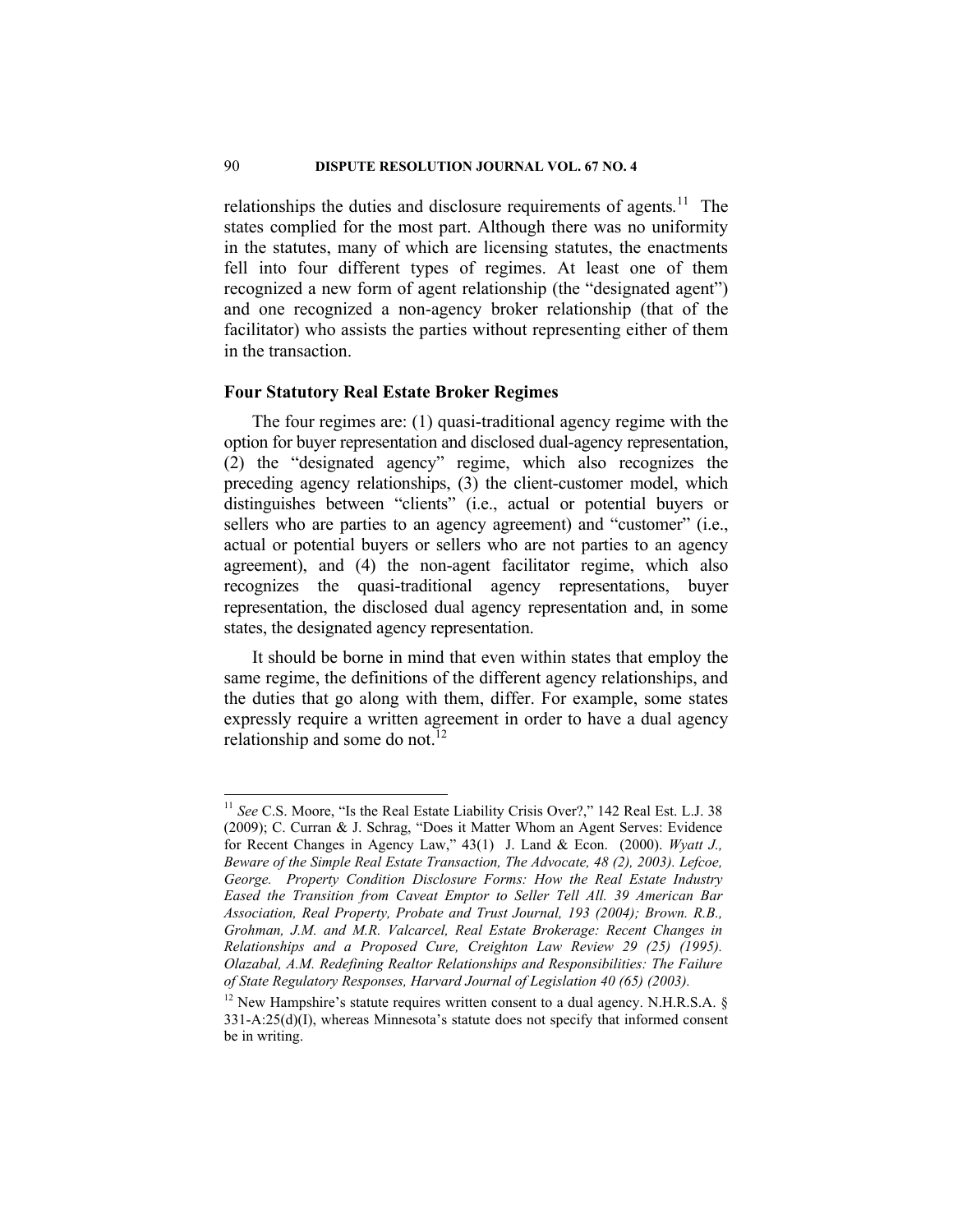Quasi-traditional representation plus buyer representation and disclosed dual-agency representation. The quasi-traditional representations both represent the seller: the first is the a seller's listing agent. This person a licensed broker or salesperson who lists the seller's property and markets it for sale.

The second is a subagent of the seller's agent. This person is usually a salesperson at the listing broker's firm who markets the property to potential buyers. This regime also permits buyers to have their own exclusive agent to find a suitable property and represent their interests until the conclusion of the transaction. This regime also recognizes an alternative to buyer's and seller's agent. This person is called a dual agent. This type of agency arrangement can come about if a buyer finds a property that is listed by the same real estate brokerage firm as the buyer's agent, and the buyer agrees to purchase the property under a dual agency relationship, the seller agrees to this as well. Consent is supposed to be informed and some states require it to be in writing. $13$  A dual agent owes the seller and buyer the same fiduciary duties and therefore this person cannot act exclusively for either one of them.<sup>14</sup> Thus, a dual agent provides less representation to each party than do separate seller and buyer agents. Fifteen states, including California and New York, have adopted the quasitraditional regime plus buyer's agent and dual agent.<sup>15</sup> The other states are Alaska, Arizona, Arkansas, Delaware, Hawaii, Maryland, Massachusetts, Mississippi, Nebraska, Rhode Island, Utah, Vermont, and West Virginia.

The second type of regime recognizes all of the foregoing types of agency relationship, plus a new form of agency called a "designated agency." Under this regime, the buyer has the option of deciding that its agent, if affiliated with the same broker as the listing agent, can be the buyer's "exclusive agent." The designated buyer's agent provides the buyer with better representation that a subagent of the seller or

<sup>&</sup>lt;sup>13</sup> N.H.R.S.A. § 331-A:25(d)(I) (requiring written consent to a dual agency). Compare Minn. *Stats. 82.197* (2011) (does not specify informed consent in writing).<br><sup>14</sup> Minnesota also recognizes a dual agency when two salespersons working for the

same licensed broker each represent a party to the transaction. ADD citation to MINN STAT.

<sup>&</sup>lt;sup>15</sup> New York's real estate license law also recognizes a "broker's agent." This type of agent is engaged by the seller's agent or buyer's agent to help find a buyer or a suitable property, but does not work for the seller's or buyer's agent. NYR.P.L. art. 12-A,  $§443(1)(k)$ .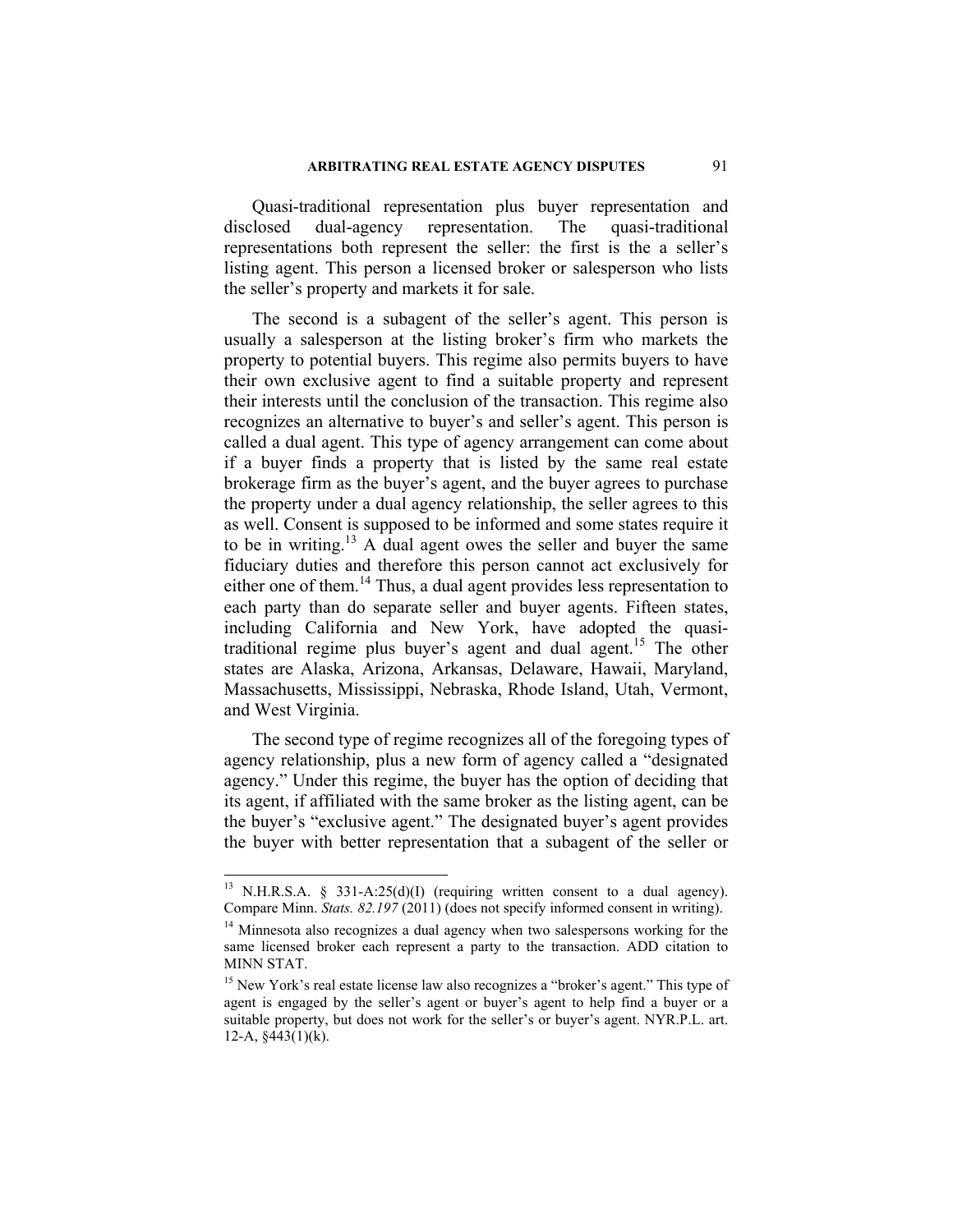even a dual agent because the designated buyer's agent's loyalty is only to the buyer. Ten states recognized the designated agency relationship. They are Connecticut, Maine, Nevada, North Carolina, North Dakota, Ohio, Oregon, Texas, Virginia and Washington.

The third type of regime applies in only six states—Idaho, Illinois, Indiana, Iowa, Louisiana, and Wisconsin. This regime uses the terms "customer" and "client" to distinguish between sellers and buyers who are parties to a brokerage agency agreement and those who are not.<sup>16</sup> States that follow this regime recognize a non-agent broker relationship with a customer.<sup>17</sup> Brokers in a non-agent relationship with a customer are not permitted to negotiate on behalf of the customer.18 Both non-agent brokers and agent brokers have statutory duties to perform. The duties of a non-agent broker to customers are less extensive than the broker agent's duties to clients. Among the shared duties of non-agent and agent brokers are the duty of confidentiality, to provide fair and honest services, reasonable care and skill, and accurate information about market conditions in a reasonable time if such information is requested, among other things.

Finally, the last regime is the most common, being employed in 16 states: Alabama, Colorado, Florida, Georgia, Kansas, Kentucky, Michigan, Minnesota, Missouri, New Hampshire, New Jersey, New Mexico, Oklahoma, Pennsylvania, South Dakota, and Wyoming. What distinguishes this regime from the other three is that it recognizes that a broker can serve as a facilitator of the transaction without representing either party and without being considered an agent. Minnesota's statute describes a facilitator as "[a] broker or salesperson who performs services for a Buyer, a Seller, or both but does not represent either in a fiduciary capacity as a Buyer's Broker, Seller's Broker, or Dual Agent. THE FACILITATOR BROKER OR

<sup>&</sup>lt;sup>16</sup> The Idaho Real Estate License Law, Idaho Stat. 54-2083(5) & (7), defines a "client" as "a buyer or seller, or a prospective buyer or seller, or both who have entered into an express written contract or agreement with a brokerage for agency representation in a regulated real estate transaction"; it defines a "customer" to mean "a buyer or seller, or prospective buyer or seller, who is not represented in an agency relationship in a regulated real estate transaction." ). Section 54-2083(14) defines a "regulated real estate transaction" as "those real estate transactions for which a real estate license is required."

<sup>&</sup>lt;sup>17</sup> Wis. Stats. 452.134, stating that a brokerage agreement is not required. Idaho expressly recognizes a nonagency brokerage relationship with a customer. " Idaho Stat. 54-2084(1).

 $18$  Wis. Stats. 452.1341)(b).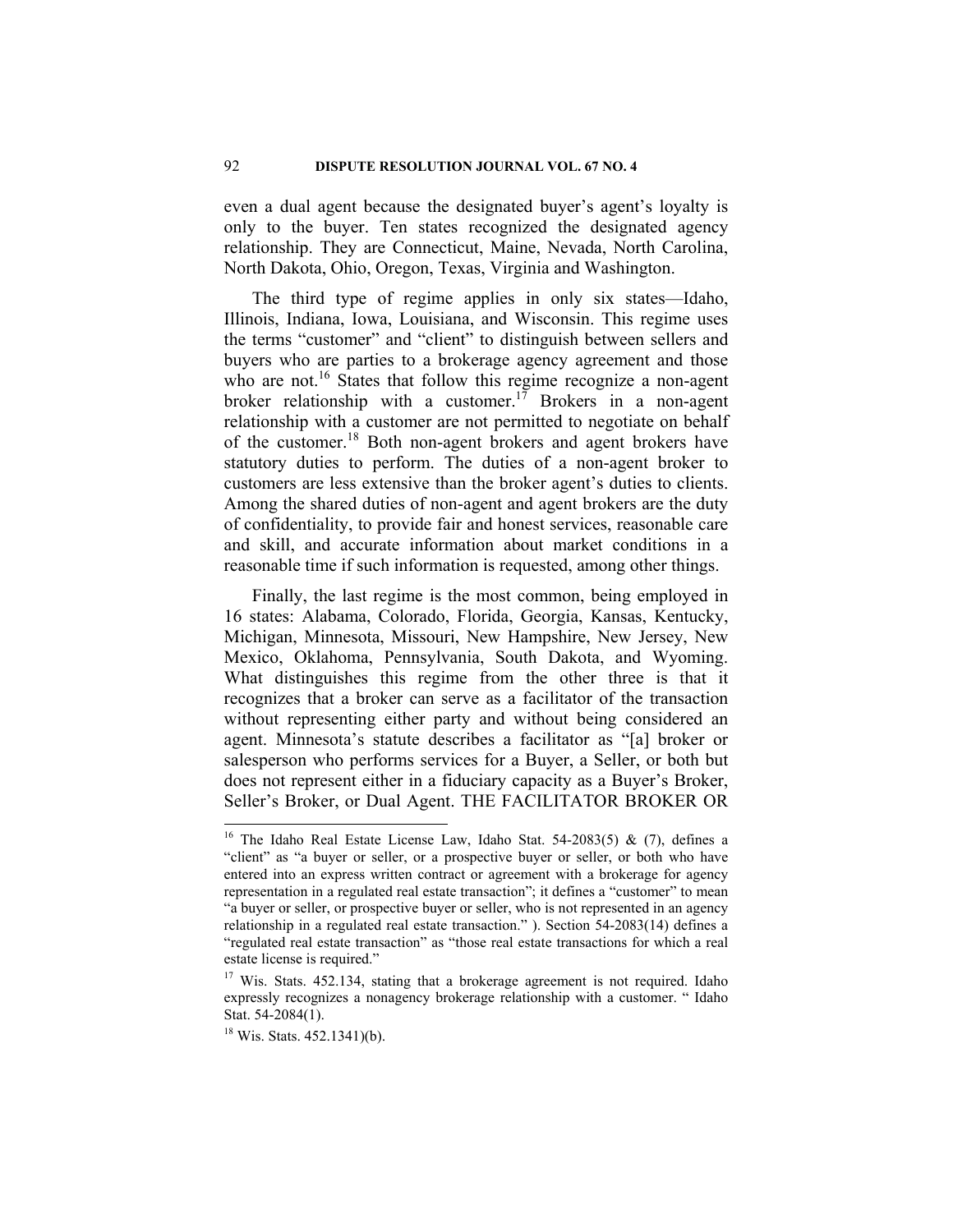SALESPERSON DOES NOT OWE ANY PARTY ANY OF THE FIDUCIARY DUTIES LISTED BELOW, EXCEPT CONFIDENTIALITY, UNLESS THOSE DUTIES ARE INCLUDED IN A WRITTEN FACILITATOR SERVICES AGREEMENT."

There need not be a contractual relationship between the facilitator and the buyer and/or seller.<sup>19</sup>

The duties of a facilitator vary from state to state. In Minnesota, a facilitator "owes the duty of confidentiality to the party but owes no other duty to the party except those duties required by law or contained in a written facilitator services agreement, if any." In Missouri a "transaction broker" has these duties: (1) protect the confidences of both parties. (2) exercise reasonable care and skill, (3) present all written offers in a timely manner, (3) keep the parties fully informed. (4) account for all money and property received, (5) assist the parties in complying with the terms and conditions of the contract, (6) disclose to each party ... any adverse material facts known by the licensee [i.e., (the licensed broker], and (7) suggest that the parties obtain expert advice." In New Hampshire, the facilitator's duties include treating prospective buyers and sellers honestly, disclosing to a prospective buyer before an offer is made "any material physical, regulatory, mechanical, or on-site environmental condition affecting the subject property of which the facilitator has actual knowledge." With regard to confidentiality, the statute provides: "Unless otherwise agreed, the licensee acting as a facilitator shall have no duty to keep information received from the seller  $\ldots$  or the buyer  $\ldots$  confidential.<sup>20</sup>

A facilitator provides less representation to buyers than a buyer's agent or a dual agent.

In situations where an agent works with a client and no agency agreement exists, some state statutes define the agency relationship. The state definitions for the lack of agent/principal agreements range from the imposition of non-agency to traditional agency relationships. Other states however have not created a default position for consumers whom have not entered into an agency agreement. These states require the consumer to select a form of agency representation: dual agency, buyer's broker or a form of non-agency.

 $19$  N.H.R.S.A. § 331-A:IV. The statute recognizes that the parties "may or may not enter into a contractual relationship."

 $20$  The statute acknowledges that the parties may or may not enter into a contractual confidential relationship. N.H. Rev. Stat. Ann. § 331.-A: 25(III).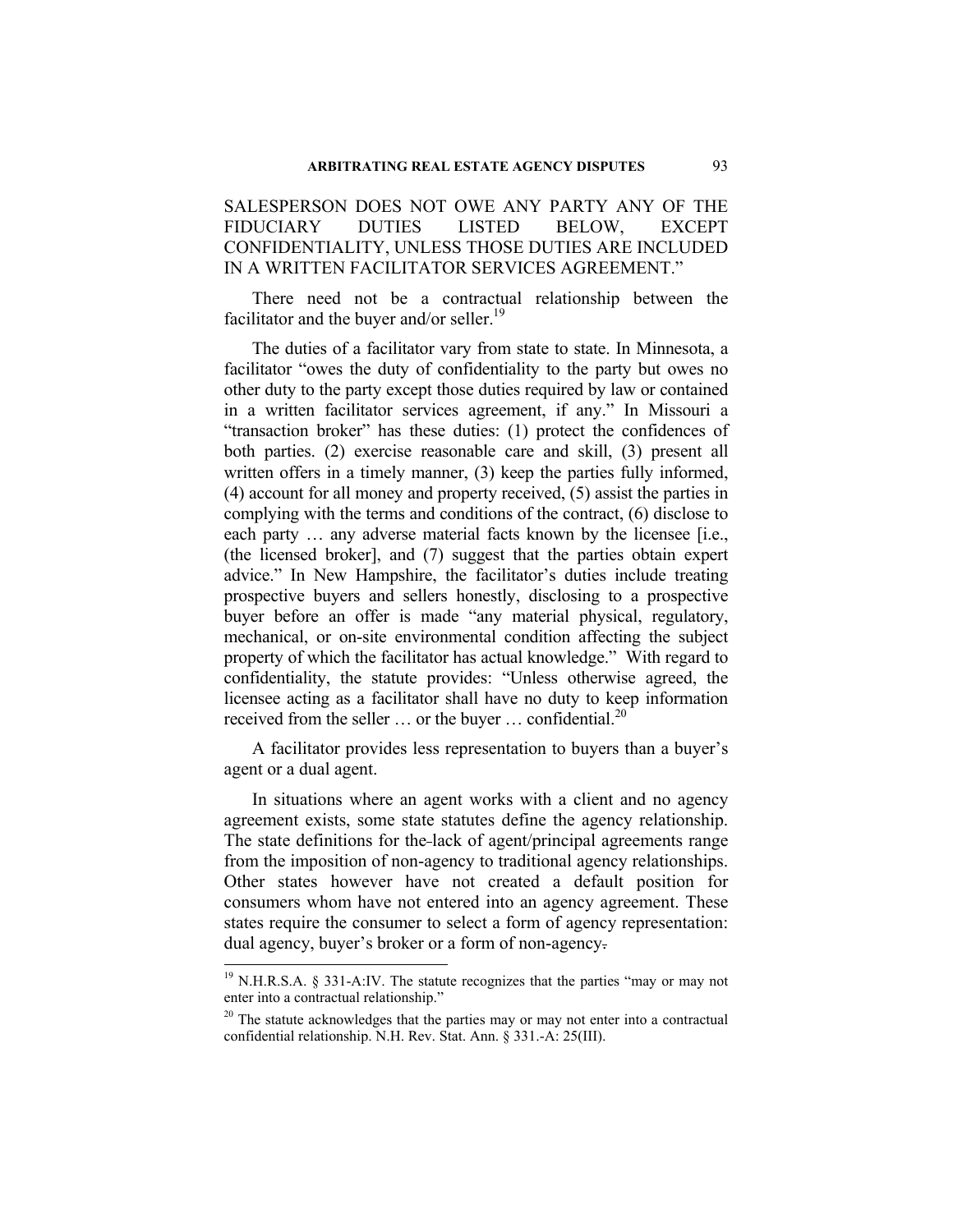# *The Process of Agency Disclosure*

The agency disclosure requirements form of disclosure generally required that the definitions of agency relationships be stated in the disclosure form. Typical definitions can be found in the Minnesota Statutes and include:

*Seller's Broker:* A broker who lists a property, or a salesperson who is licensed to the listing broker, represents the seller and acts on behalf of the seller. A broker or salesperson working with a buyer may also act as a subagent of the seller, in which case the buyer is the broker's customer and is not represented by that broker. A seller's broker owes to the seller the fiduciary duties of loyalty, obedience, disclosure, confidentiality and reasonable care. Secondly, the broker must also disclose to the buyer any material facts of which the broker is aware that could adversely and significantly affect the buyer's use or enjoyment of the property. A broker or salesperson who is working with a buyer as a customer and representing the seller and to whom any information is disclosed must act in the seller's interests and must tell the seller the information. In that case, the buyer will not be represented and will not receive advice and counsel from the broker or salesperson.

*Buyer's Broker:* A buyer may enter into an agreement for the broker or salesperson to represent and act on behalf of the buyer. The broker may represent the buyer only, and not the seller, even if the broker is being paid in whole or in part by the seller. A buyer's broker owes to the buyer the fiduciary duties of loyalty, obedience, disclosure, confidentiality and reasonable care. Secondly, a buyer's broker must disclose to the buyer any material facts of which the broker is aware that could adversely and significantly affect the buyer's use or enjoyment of the property.

Dual Agency-Broker Representing both Seller and Buyer: Dual agency occurs when one broker or salesperson represents both parties to a transaction, or when two salespersons licensed to the same broker each represent a party to the transaction. Dual agency requires the informed consent of all parties, and means that the broker and salesperson have the same duties to the seller and the buyer. This role limits the level of representation the broker and salespersons can provide, and prohibits them from acting exclusively for either party. In a dual agency, confidential information about price, terms, and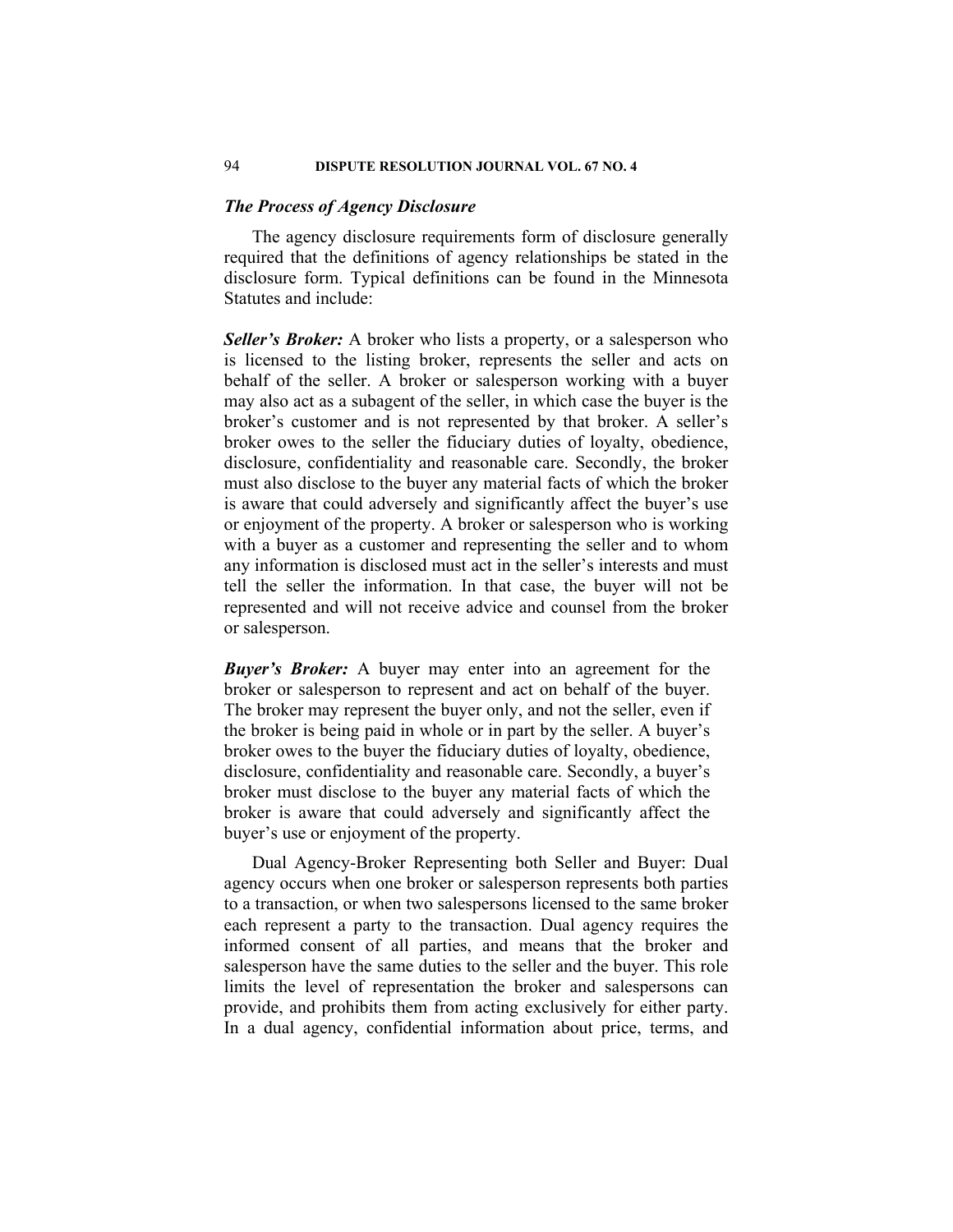## **ARBITRATING REAL ESTATE AGENCY DISPUTES** 95

motivation for pursuing a transaction must be kept confidential unless one party instructs the broker or salesperson in writing to disclose specific information. Other information will be shared. Dual agents may not advocate for one party to the detriment of the other. Within the limitations described above, dual agents owe to both seller and buyer the fiduciary duties of loyalty, obedience, disclosure, confidentiality and reasonable care. Dual agents must disclose to buyers any material facts of which the broker is aware that could adversely and significantly affect the buyer's use or enjoyment of the property.

*Nonagent:* A broker or salesperson may perform services for either party as a nonagent, if that party signs a nonagency services agreement. As a nonagent, the broker or salesperson facilitates the transaction, but does not act on behalf of either party. The nonagent broker or salesperson does not owe any party the fiduciary duties of loyalty, obedience, disclosure, confidentiality or reasonable care unless those duties are included in the written nonagency services agreement. The nonagent broker or salesperson owes only those duties required by law or contained in the written nonagency services agreement."

# **Statutory Disclosure Form**

 $\overline{\phantom{a}}$ 

States that regulate real estate broker agency relationships usually require real estate brokers to provide the principal with a pre-printed disclosure form that explains the real estate agency relationships (and sometimes non-agency relationships) recognized by the state and the duties of the real estate broker or salesperson. In some states the form may be required only in residential real estate transactions.<sup>21</sup> Some states also have additional requirements. For example, Idaho's license law requires the disclosure form to have "|a conspicuous notice that no representation will exist absent a written agreement between the buyer or seller and the brokerage."<sup>22</sup> New Hampshire's disclosure form similarly warns customers that brokers and salespersons are not

Minnesota and New York are examples. 2012 Minn. Stats., ch.82, § 82.67(1) ("The disclosures required by this subdivision apply only to residential real property transactions."). N.Y. Real Est. Licensing L. 12-A:  $4431(2)$ .<br><sup>22</sup> Idaho Stat. § 54-2085(1). Idaho also requires a brokerage to disclose the type of

relationship it has to both buyer and seller no later than the preparation or presentation of a purchase and sale agreement. § 54-2085(3).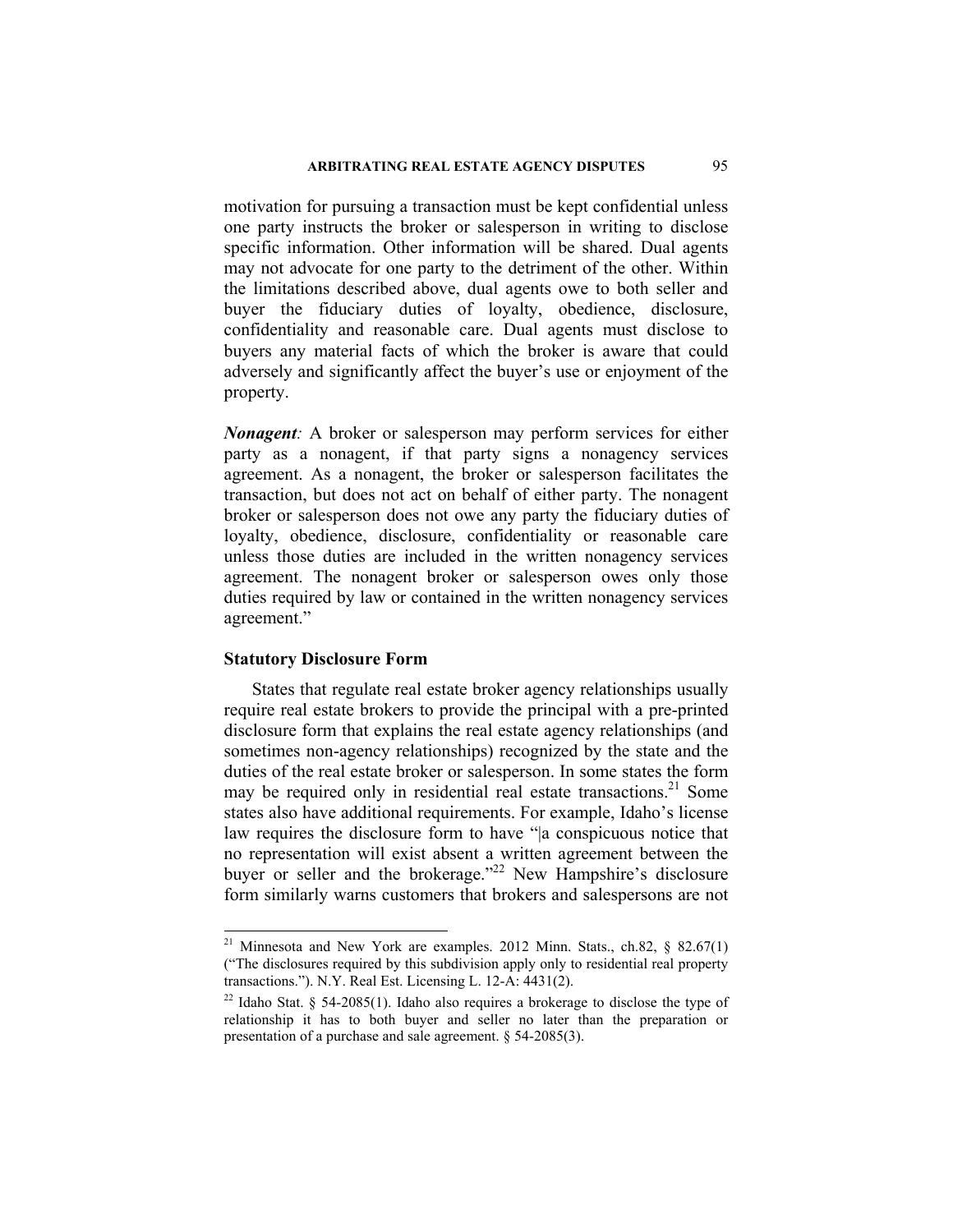their agents and will not keep their confidences. Only "clients" (i.e., buyers or sellers who have signed an agreement for agency representation have an agency relationship and can expect the agent to have fiduciary duties, including the duty of confidentiality.

The failure of a licensee to timely give a buyer or seller the agency disclosure brochure or the failure of a licensee to properly and timely obtain any written agreement or confirmation required by this chapter shall be a violation of the Idaho real estate license law and may subject the licensee to disciplinary action according to the provisions of sections 5.

The forms differ from state to state and the degree of variation can be substantial.

In some states only the buyer receives the form, while in others it is both buyers and sellers. The timing for giving out the forms may vary from state to state. In New Hampshire, the disclosure forum states that it must be given to the consumer at the broker's first business meeting with that person—meaning a seller or buyer who has not yet signed an agreement for agency representation. The Idaho license law for brokers provides that "[a] licensee shall give to a prospective buyer or seller at the first substantial business contact.<sup>23</sup> In Minnesota the disclosure form must be given to the consumer 'at the first substantive contact."<sup>24</sup>

## **Arbitration and Broker Disputes**

Many potential areas of confusion still remain concerning the role of real estate brokers and agents. Is the broker a seller's agent, subagent, or cooperating agent? Is the broker a buyer's agent or cooperating agent? A dual agent or a non-agent facilitator? Has the broker made the required disclosures to the proper party or parties? If an agent, has the agent complied with all the fiduciary duties? If a non-agent, has the broker complied with the statutory requirements owed to customers?

There are also many pitfalls involved in being a dual agent. For example, it is entirely too easy to omit to disclose something pertinent to both buyer and seller. *Waddles v. LaCour* demonstrates the

<sup>&</sup>lt;sup>23</sup> Idaho Stat. § 54-2085(1).

 $24$  2012 Minn. Stats. Ch. 82, §82.67(1).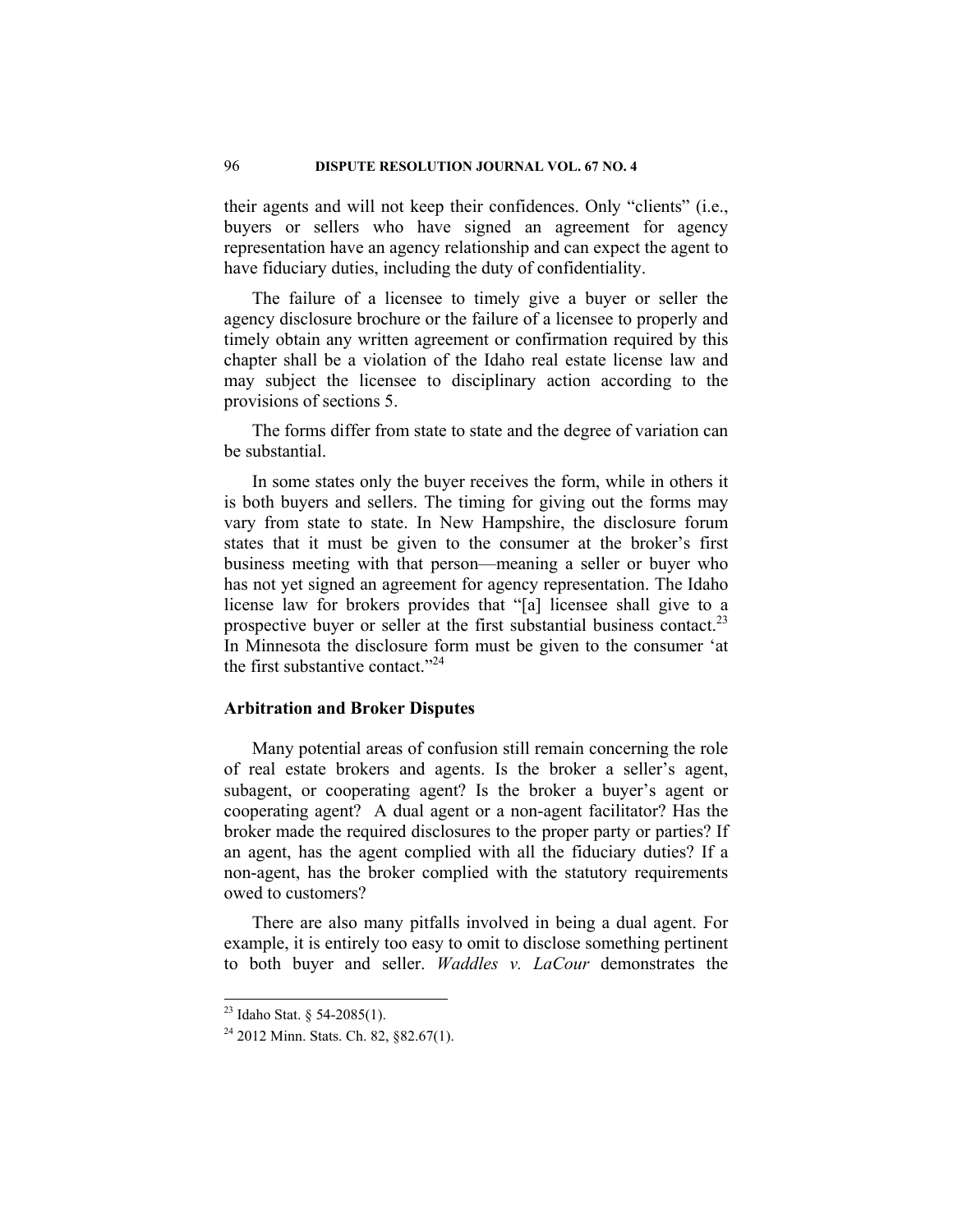vulnerability of dual agents.<sup>25</sup> In this case, the seller represented to the buyer that the mobile home that had been on the property when the seller purchased it had been removed prior to construction of the house. The dual agent received telephone calls from the seller's neighbors informing her that the mobile home was not removed and that the house was built around the mobile home. The agent did not disclose this information to the buyer because she felt that the information was not significant. The court found otherwise, concluding that the dual agent violated her fiduciary duty.

More recent research has shown that the use of mandatory disclosure forms has given some brokers a better understanding of their role, but more needs to be done. Lack of clarity about the broker's agency role, defaults in the broker's performance and nonpayment issues can all lead to disputes in the listing, sale and leasing of residential and commercial property. The majority of agency disputes allege violations of the fiduciary duties, particularly the duty to disclosure material information about the property. Because real estate is a physical artifact, arbitrators are often faced with determining if a seller's agent or a dual agent knew of a property condition that was not disclosed to a buyer. Historically, allegations of material misrepresentation of the condition of the property were directed to both the listing agent and the seller.

Arbitrators must understand the different categories of agents and the fiduciary duties imposed on them by state statutes. This is especially difficult in cases where dual agency has been created by agreement of the parties and the agents involved in a transaction cannot negotiate for either a seller or buyer. Nevertheless, broker fiduciary duties are not eliminated as a result of a dual agency.<sup>26</sup>

<sup>25 950</sup> So.2d 937 (La. Ct. App. 3d Cir. 2007).

<sup>26</sup> G. *Moore, "Agency Status and Disclosure,"* 29(1) Real Estate Review. (1999) Moore surveyed real estate agents in Ohio on two occasions (1990 and 1996) and found that, as a result of the agency disclosure legislation and agency education programs, buyer and dual agents had a clearer picture of their roles and duties. Moore concluded that the "beliefs of agents who identified themselves as the buyer's agents or as dual agents were more in conformity with the facts of their legal status than the attitudes of sellers' agents. Unfortunately, a substantial amount of confusion continues to exist particularly among those agents who see themselves as seller's agents.